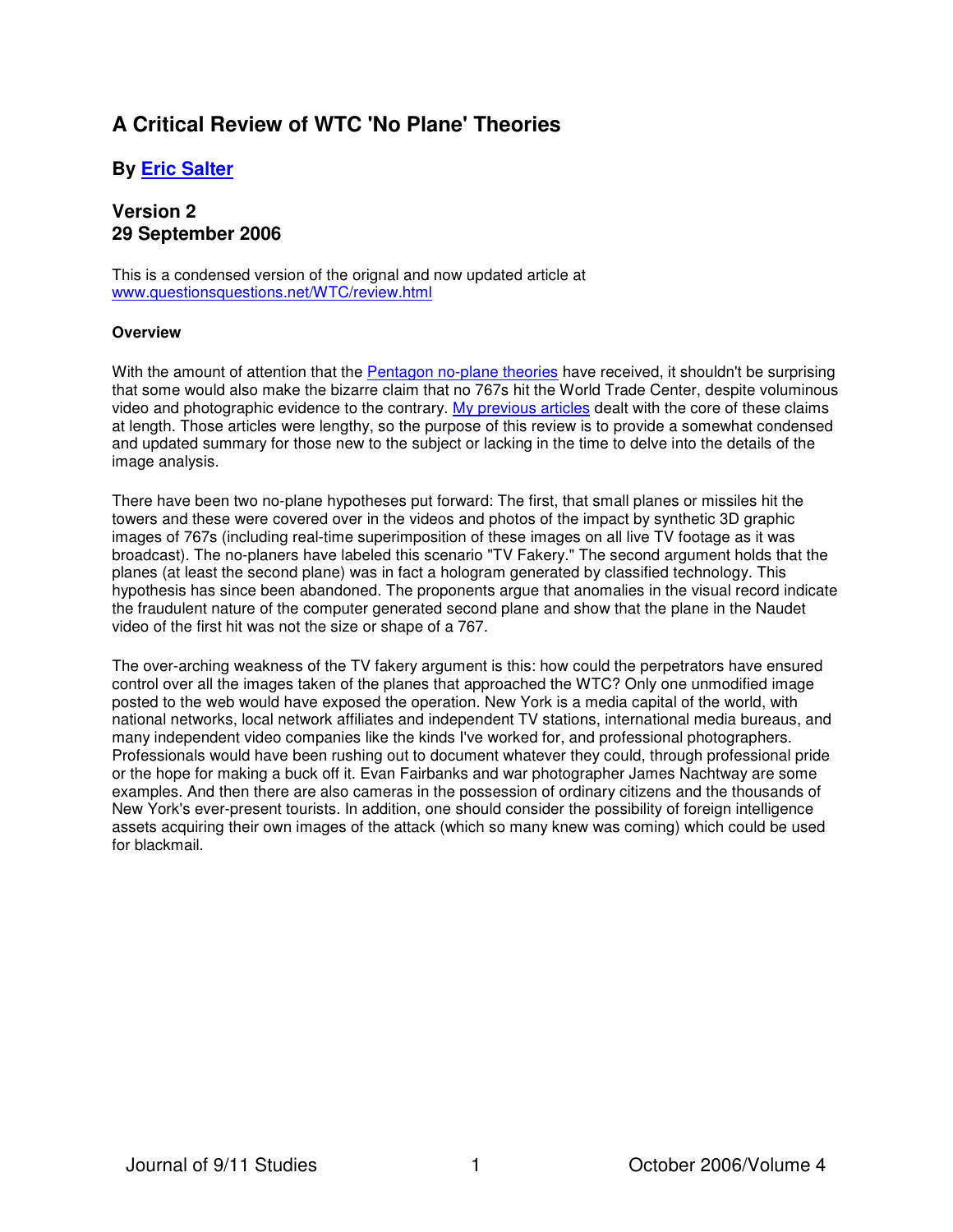The following 3D relief diagram from "One Nation" shows how many vantage points were available to capture the approach of flight 175:



The plane would have been clearly visible over most of the southern tip of Manhattan, from the streets in a wide area of shorter buildings just south of the towers, the majority of the southern and eastern facing windows of the buildings south of the towers ([such as this photo](http://www.questionsquestions.net/WTC/summaryimages/6236.jpg) from [hereisnewyork.org\)](http://hereisnewyork.org/index2.asp), the rooftops of those buildings, the Manhattan and Jersey shorelines along the Hudson, any boats on the water and Ellis Island, where camera toting tourists visit the Statue of Liberty. Moreover, since the plane, hitting at floors 77-85, was above most of the tall buildings on the East side, the plane was visible from higher vantage points all over midtown, Brooklyn and large parts of Queens.

What we have of images of flight 175 from 9/11 is exactly what we would expect: a great variety of still and moving images from a variety of angles from near and far and from mainstream media down to amateurs. There are absolutely no images of missiles or small planes. So, were these photographers and videographers all agents? There has been no research into their backgrounds. If they weren't, then what was the chain of custody of the tape before being aired? Was the allegedly modified footage the original or a duplicate of the original (as one would expect) supplied by the videographer? Who now has the original? If the photographer has the original, then are we to believe he or she does not care that their image showed something different than was on TV? None of these questions are answered. The default explanation, and the only answer possible, is the bug-eyed assertion that somehow the perps of 9/11 controlled all the cameras in NY on 9/11.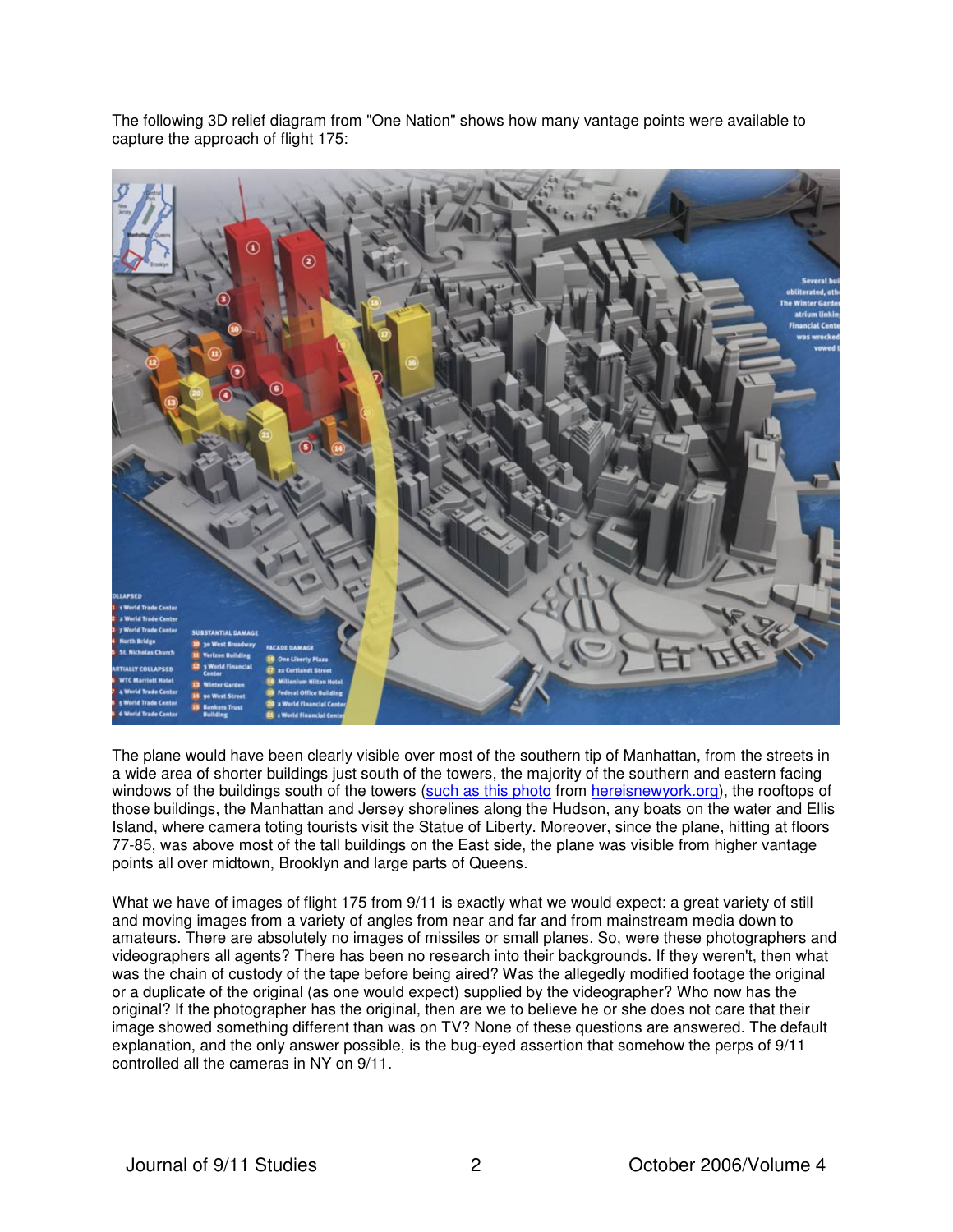Perhaps, like the movie Minority Report, they had pre-cogs who intuited exactly where each and every person videotaping the plane would be standing.

In reality, the perpetrators would have found out about each image that they didn't control only after the image appeared on the web or in the media. And then it would have been too late to alter the image. The TV fakery hypothesis, therefore, is utterly absurd.

### **The Naudet Footage of the First Impact**

In the case of the first impact we have two known pieces of footage. The better one, the Naudet video, is not good quality. This has led to a wealth of speculation that the footage does not show a 767 because the plane is not immediately recognizable as a 767. The reason for this is simple: the plane is very small [and the footage is out of focus, as one can see about 10 seconds after impact when the camera briefly](http://www.questionsquestions.net/WTC/767orwhatzit.html#blur)  zooms all the way in to the tower. It was adjusted for the firemen 10 or 20 feet away. But even if it was in focus, an object as small as the plane was in that footage would still not have been very clear, because video is not perfectly sharp down to the individual pixels, the square or rectangular blocks that make up digital images (at least in the type of cameras the Naudet crew used). The plane in the Naudet video occupied a space only about 20 by 20 pixels, not enough to show much detail even if the video were in focus. You might as well try to duplicate Michelangelo's "David" using bricks. The claim that the video should have clearly shown a 767 is an amateur argument born out of a lack of understanding of how [resolution](http://www.questionsquestions.net/WTC/767orwhatzit.html#resolution) affects the clarity of that image. And this misunderstanding continues, at least in the case of Gerard Holmgren, [more than a year later.](http://www.questionsquestions.net/WTC/767orwhatzit.html#holmgrenplane)

[Compounding the misinterpretations due to blurry footage, the no-planers were originally using a half](http://www.questionsquestions.net/WTC/767orwhatzit.html#taner) size, compressed mpeg movie to conduct their analysis. Moreover, Webfairy performed processing on this low quality movie which created even [more degraded images](http://www.questionsquestions.net/WTC/767orwhatzit.html#webfairytaner), aptly described by Mark Bilk as "abstract video art." The no-planers, not knowing what full quality video was or what compression artifacts were, claimed these muddy, altered images were proof of the absence of a real plane.

[In reality, what can be seen in the unsullied Naudet footage shows what a 767 should look like at that](http://www.questionsquestions.net/WTC/767orwhatzit.html#holmgrenplane)  small resolution and out of focus.

The object clearly [does have wings, a fuselage and a tail,](http://www.questionsquestions.net/WTC/WTC767images/planeanalysis2.jpg) ruling out the absurd missile hypothesis.

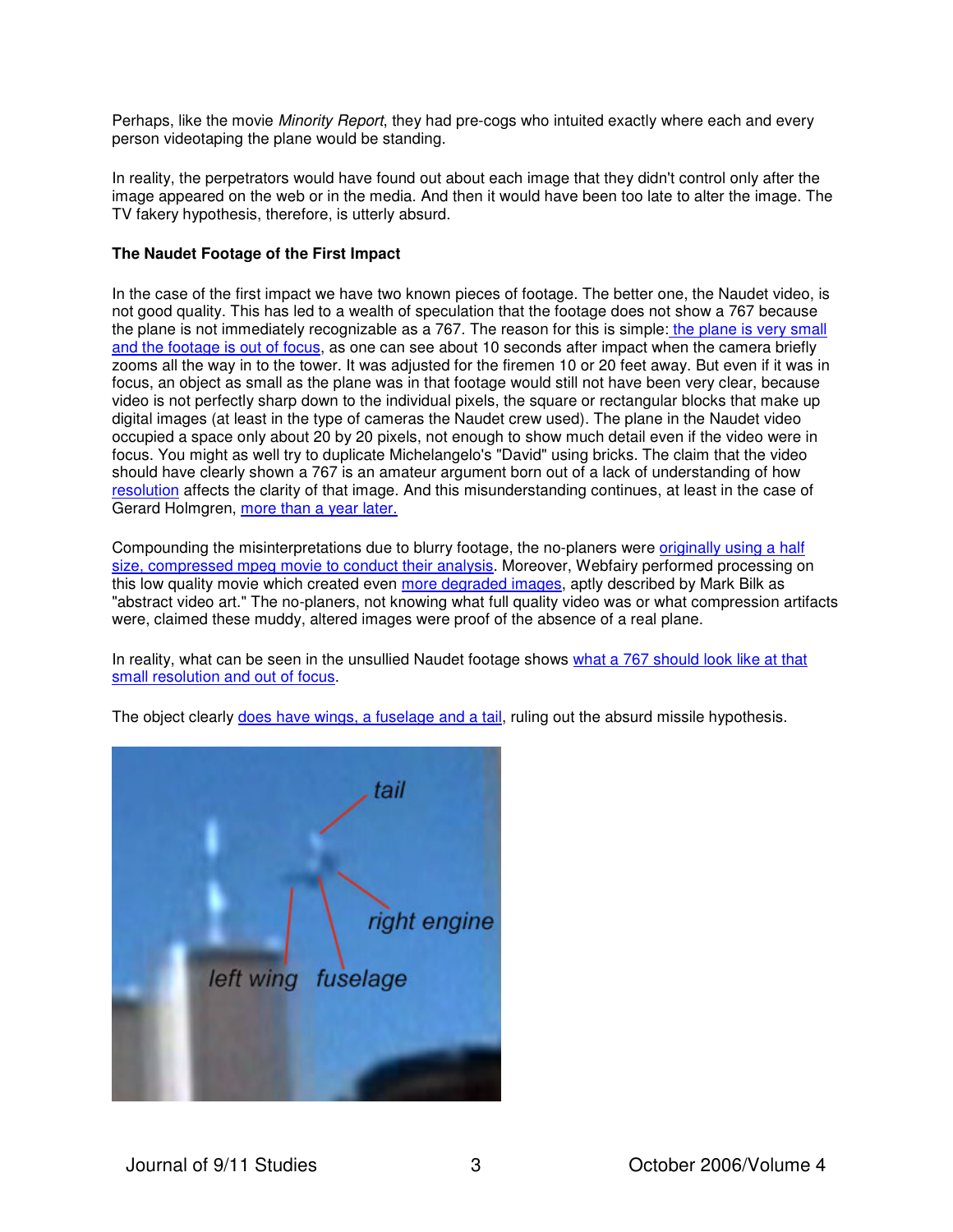The fuselage, as best can be ascertained in the blurry footage, is [roughly the expected length of a 767](http://www.questionsquestions.net/WTC/WTC767images/length2.jpg).

The shadow of the plane, as seen below, tells us several things:

•this is an airplane, with a fuselage and wings.

•the wingspan is about 75% of the width of the WTC, the expected size of a 767.

•the wings are clearly swept back, refuting the claim that the wings extend straight out from the fuselage.



It should be noted that the magnified images of the Naudet video have been subjected to "smoothing" to blend the information between pixels, making it seem like there is more detail in the enlargements then there really is. This may contribute to the impression that a 767 should be more discernible. Scaling without smoothing shows the true lack of detail available to show the plane:



## **The WTC1 Hole**

None of the arguments against a 767 can adequately explain how a hole in the building was created that fits a 767 perfectly, including widening of the hole where the engines were located. Here is a 767-200 diagram (with the wings tilted upwards 3 degrees to simulate flexing due to aerodynamic lift (aeronautic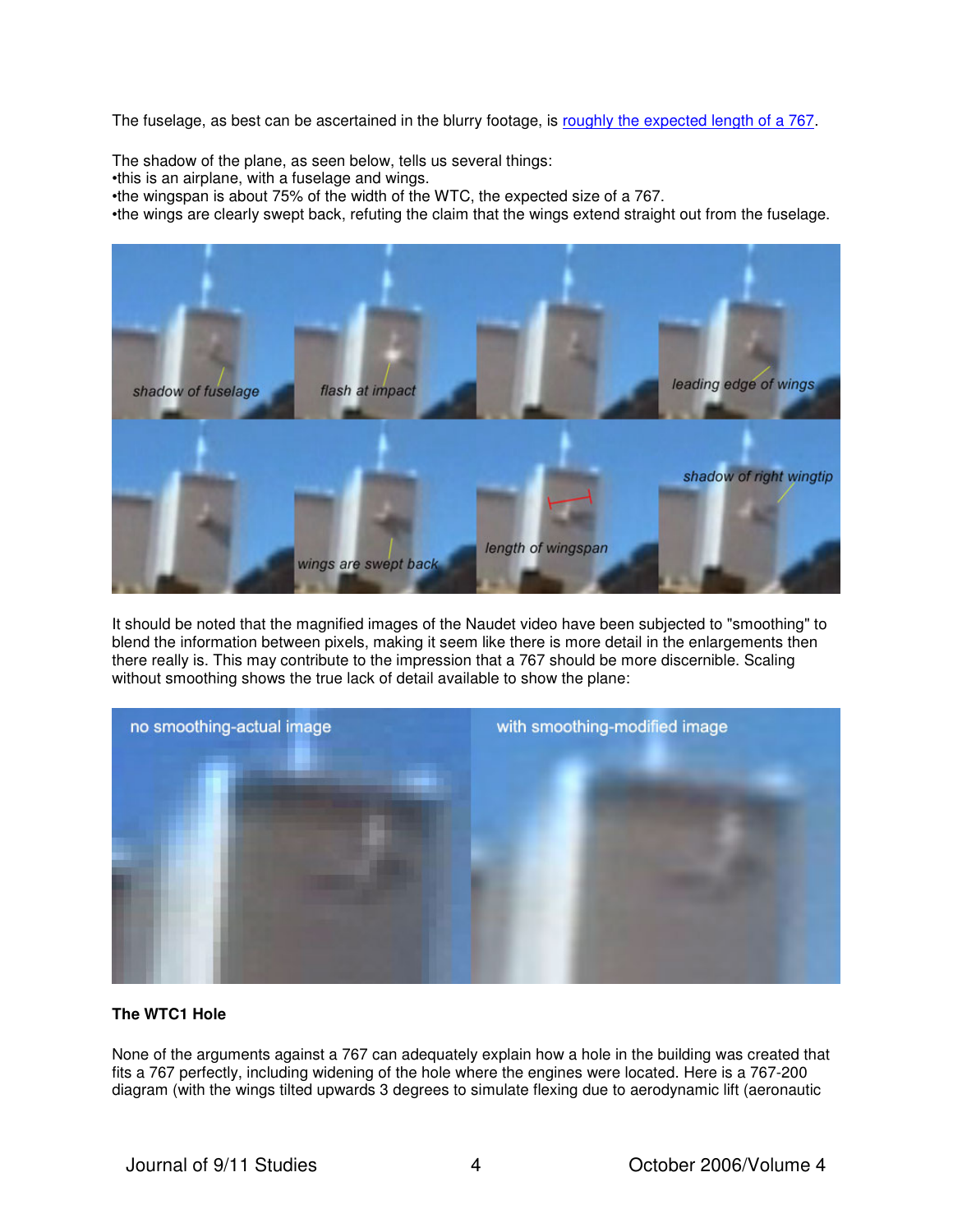experts will have to determine the exact amount of flexing), sized to 75% of the width of the WTC and rotated to fit over the hole in WTC1:



The [diagram from the NIST](http://www.questionsquestions.net/WTC/summaryimages/nistwtc1hole.jpg) report shows the same alignment:



No other plane fits the hole as precisely as a 767, down to the narrow grooves created by the wings on either side of the impact hole, especially visible on the right. Attempts at overlaying diagrams by no-plane advocates, such as [Stefan Grossmann](http://www.gallerize.com/9-11_Hole_Science.htm) and the [German Engineers,](http://home.debitel.net/user/andreas.bunkahle/jpg/Plate28.JPG) are flawed, using inaccurate diagrams of 767s, aligning those diagrams incorrectly and/or using photographs from angles that appear to show debris where the engine holes should be.

Combined with the certainty that the large plane in the Naudet video has wing mounted engines, there is absolutely no rational reason to bother with considering planes other than a 767. Substituting another airliner with wing mounted engines gains the perpetrators nothing but the risk of exposure. Could it be a 767 other than flight 11? Possibly, but there is no physical evidence to prove that substitution. The claim that flight 175 was [a windowless 767 tanker is also baseless](http://www.questionsquestions.net/WTC/pod.html#cargo), since none of the images available are high enough resolution to discern the presence or absence of windows.

## **2nd Hit TV Fakery?**

Unlike the first hit, the multiple videos and photographs of the second hit clearly show a 767, so the noplaners are forced to claim that these videos were faked with computer graphics, overlaid in real-time on live TV or on tape afterward. Why the perps would resort to this risky operation when there was no technical obstacle to flying a plane into a building is never credibly explained.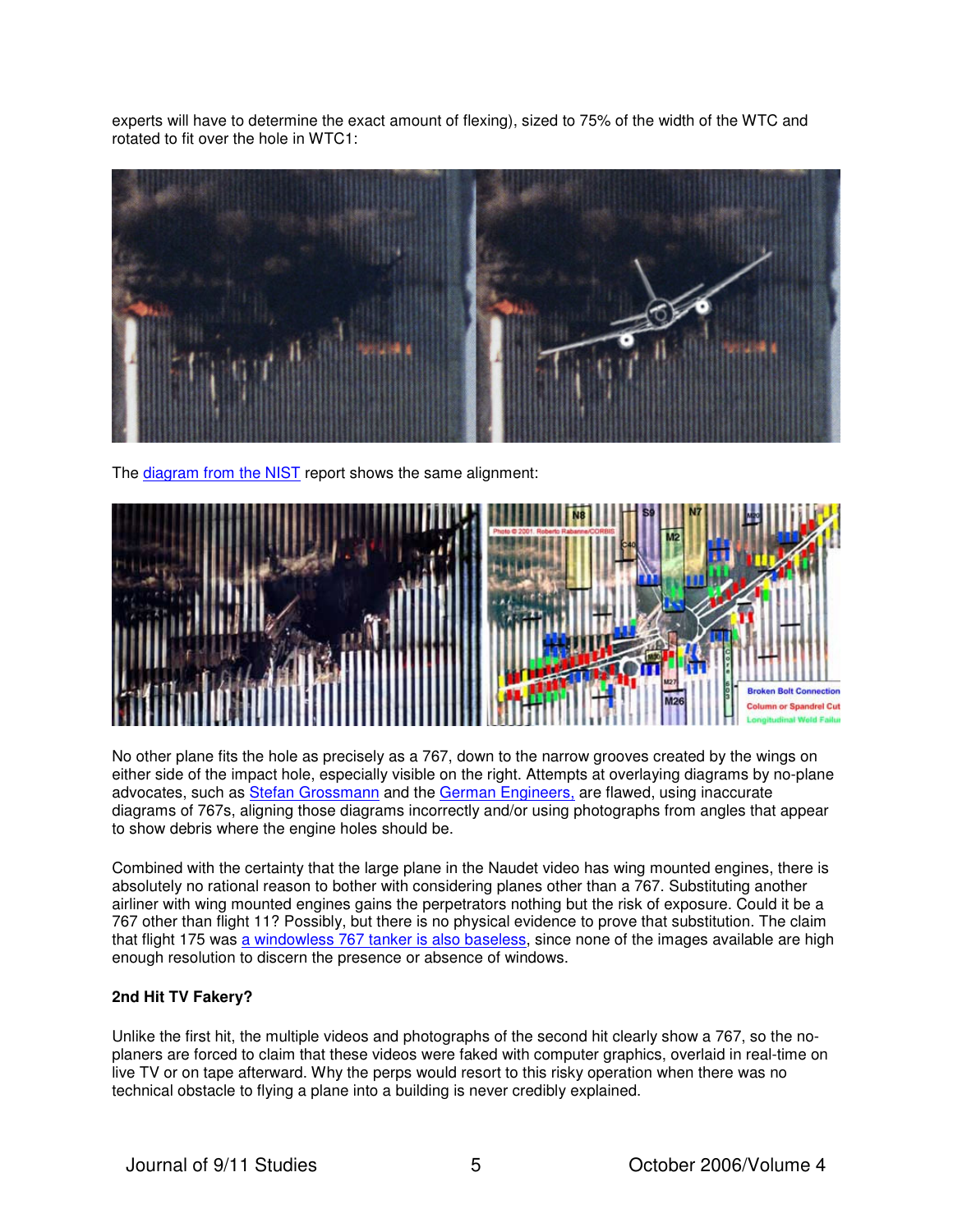Not surprisingly, the anomalies turn out to be amateurish image analysis mistakes.

The observation of wings "flickering" on and off is one good example. These "flickering wings" only occur in the poorer quality video in which the brightness of the wing closely matches that of the background. What is happening is simple: noise and compression artifacts blur what little visual data there is of the edge of the wing. The wing then becomes indistinguishable from the background in that frame, hence the "disappearing wing" anomaly. Whether it happens or not in a particular frame is determined by random dispersal of noise and compression artifacts. But stepping back from the technical analysis, the flickering wing claim itself is fundamentally illogical: Other video angles show no flickering wing, undercutting the idea that the hologram was malfunctioning. And flickering like this simply does not happen in 3D animation unless the artist programs it to happen, thus eliminating the TV fakery hypothesis.

Markus Icke's argues that the plane was misshapen, with a "port-wing anomaly" that resulted in a droopy left wing. This argument arises from the fact that he used two images that had differing aspect ratios: one [was stretched vertically compared to the other, creating a difference in their shapes. When this is](http://www.questionsquestions.net/WTC/pod.html#addendumD)  corrected, the "port wing anomaly" disappears.

In the videos and photos, including the [Park Foreman footage](http://www.questionsquestions.net/WTC/WTC767images/WTCforemanzoom.mov) and the [CNN Battery Park footage](http://www.questionsquestions.net/WTC/WTC767images/2ndhitCNNcropped.mov), we can see detailed, realistic phenomenon occurring: the shadow of the smoke cloud, the reflection of the ground below on the bottom of the plane and water vapor condensing above the wings. In addition, the plane matches the motion of the cameras perfectly and disappears cleanly behind buildings. Yet the no-planers contend the shape of the plane is distorted, meaning the perps used a misshapen model, something that in the world of digital imaging can only happen on purpose. Given the accuracy of the other aspects of the images, this is grossly illogical.

Differences between the images in the color or brightness of the sky or plane are not necessarily indications of fakery. These differences can be caused by different lighting conditions, camera exposure levels or adjustments to the contrast, brightness or color of the images. Besides, someone who had the skill to create a photo-realistic plane, matched to the movement and focus of the camera and reflecting light from the surrounding environment, would have easily handled these much simpler aspects of digital image manipulation.

A key claim of the no-planers is that the plane did not decelerate as it should have when it hit the building. Hence, their oft repeated accusations of a fake "butter plane" melting into the building. This claim is easily disproved by [a visual examination of the motion of the 767 in the Evan Fairbanks footage](http://www.questionsquestions.net/WTC/175speed.html). The plane does decelerate as it enters the building, losing about 12% of its speed and 25% of its kinetic energy as it passes through the outer wall and office space.

The no-planers have raised concerns about explosion not occurring at exactly at impact. But even if combustion started at impact, forward momentum would carry fuel further into the open interior space of the building as it started to spread and ignite, and the expanding gases of the explosion would only push back out through exterior walls a split second later, as we see in the video.

Those of us who have video production experience have been amused by the term "bluescreen fakery" used by the no-planers to describe the allegedly faked footage. Bluescreen is a technique used for keying real-life objects, not computer generated images, over other images. Computer graphics (CGI) use what is called an "alpha channel", a sort of virtual stencil, to overlay the image digitally. If bluescreen was used, this would mean that the plane we saw was a model on wires.

## **Faulty Physics**

Morgan Reynolds cites the no-plane arguments of the ["German Engineers"](http://home.debitel.net/user/andreas.bunkahle/defaulte.htm) in his widely distributed article ["](http://911research.wtc7.net/essays/reynolds/)[Why Did the Trade Center Skyscrapers Collapse?](http://www.lewrockwell.com/reynolds/reynolds12.html)" Jim Hoffman deconstructs this easily rebutted material in his response to Reynolds' piece, so I won't go in depth with it here. The central argument of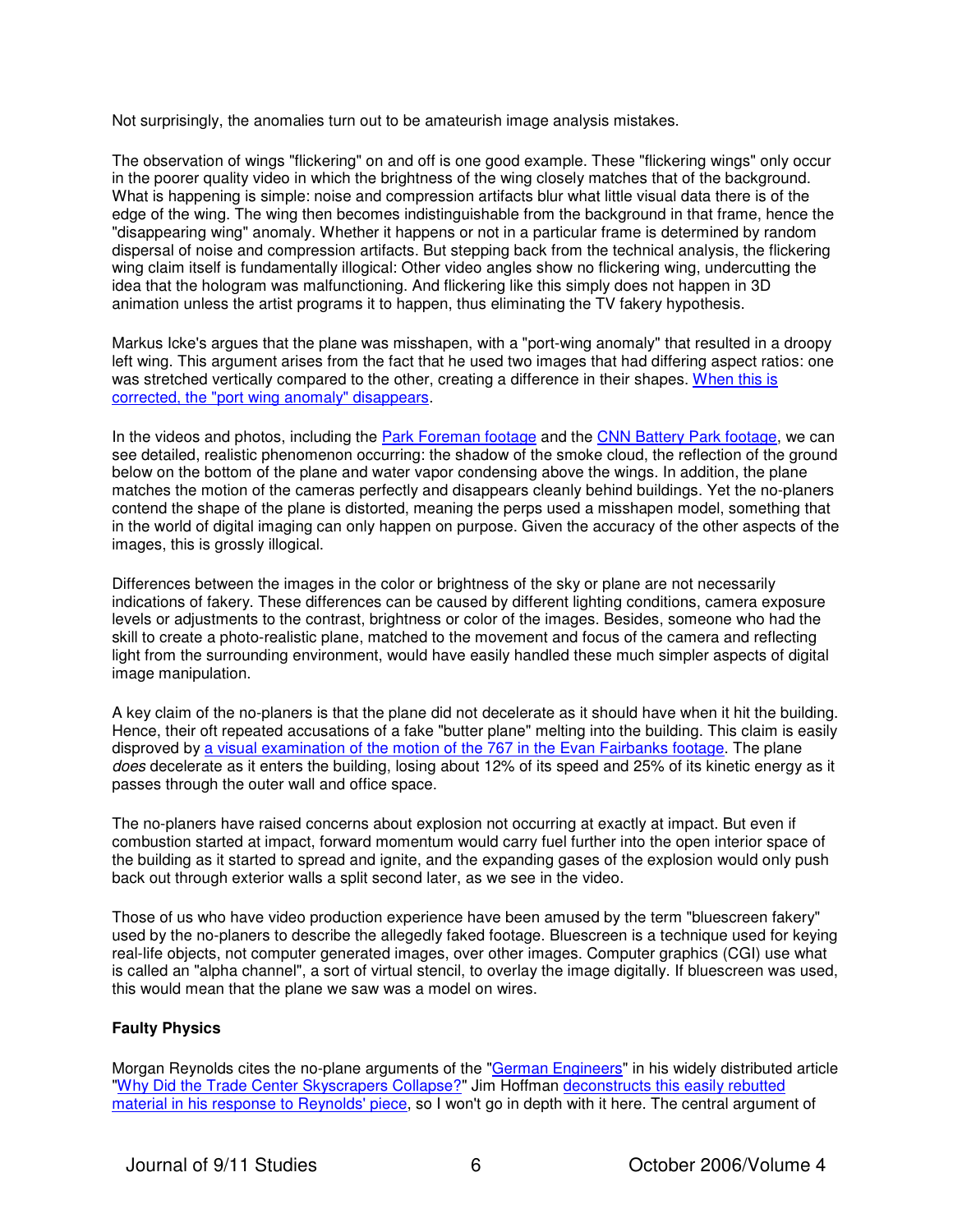the "engineers" is that the holes created by the impacts are simply not large enough to be made by 767s. There is no computer modeling of the physics involved. The authors simply draw circles around the areas that look open and note that a 767 doesn't fit within these circles. The impact areas are, in fact, easily explainable: the heavier, denser central parts of the planes penetrated the outer wall of the WTC but the thinner, lighter wings did not, leaving tell-tale indentations but not holes. And the debris occluding the holes could be either material that fell down from damaged areas just above the impact or flaps of wall or floor that folded to the side when the plane entered but then fell back once it had passed.

The German Engineers don't offer any structural analysis to support their claim that the wing tips should have penetrated the WTC outer wall. However, the NIST computer models testing the dispersal of kinetic energy on impact showed that every part of the airplane except for wing sections with empty fuel tanks would penetrate the outer wall of the WTC. This scenario explains the shape of the impact area perfectly. No-plane advocates have not conducted their own computer impact modeling, and until they do the NIST report remains the authority on the subject. Grossmann has stated his intention to conduct such a computer analysis, but I'm not going to hold my breath waiting for a complex model of the physics of impact from someone who can't even properly align a diagram of a 767 over the entry hole.

The attempt by the "engineers" to create doubt by showing differently shaped impact holes in buildings made of different materials and construction techniques than the WTC demonstrates nothing and is a waste of time.

Reynolds' more recent article ["We Have Some Holes in the Plane Stories](http://www.nomoregames.net/index.php?page=911&subpage1=we_have_holes)" contains numerous factual and analytical errors.

He mentions several times that there is no sound from the plane impacts. This is false. On the Naudet and CNN footage of the two impacts, we hear not only the sound of the jet engines (exhibiting the expected Doppler effect) but the sound of the impact (delayed slightly by the time it took the sound to reach the camera).

Also mentioned numerous times is the false claim that the plane did not decelerate. [As I showed above](http://www.questionsquestions.net/WTC/175speed.html), the plane decelerates.

Reynolds presents a long-winded argument that posits that it was against the laws of physics for the plane to easily penetrate the outside wall and then be stopped further inside the building. This analysis demands the assumption that the central core has the same strength or stopping power as the outer wall when the core columns were thicker than the exterior columns and the plane had already lost 25% of its kinetic energy penetrating the outer wall and floors. It is only an illusion that the plane entered the building intact (more on this below). In reality it would have been partially fragmented (how much is hard to tell, as the MIT study points out) so the plane debris would have been spread out over a greater area, lessening the kinetic energy applied per unit area of the core columns, allowing the columns to better withstand the impact.

So why didn't more wreckage exit the other side of the building? In addition to the steel columns, the central core had a great amount of gypsum wall paneling. The NIST report states:

**The stairwells and elevator shafts were surrounded by 2 in. thick, tongue-and-groove, cast gypsum panels, covered with two or three sheets of 5/8 in. gypsum board. The demising walls were made of two sheets of 5/8 in. thick gypsum wallboard on each side of steel studs.**

We can estimate the total weight of the gypsum walls (from Jim Hoffman):

Assume a wall area on one floor of the core of 40m\*3m\*10 = 1200m^2 Assume it's all 3cm thick gypsum, then it's 36m^3 or 36,000,000cm^3 Gypsum is 2.31g/cm^3, so the total mass is 83,000,000g, or about 91 tons (US).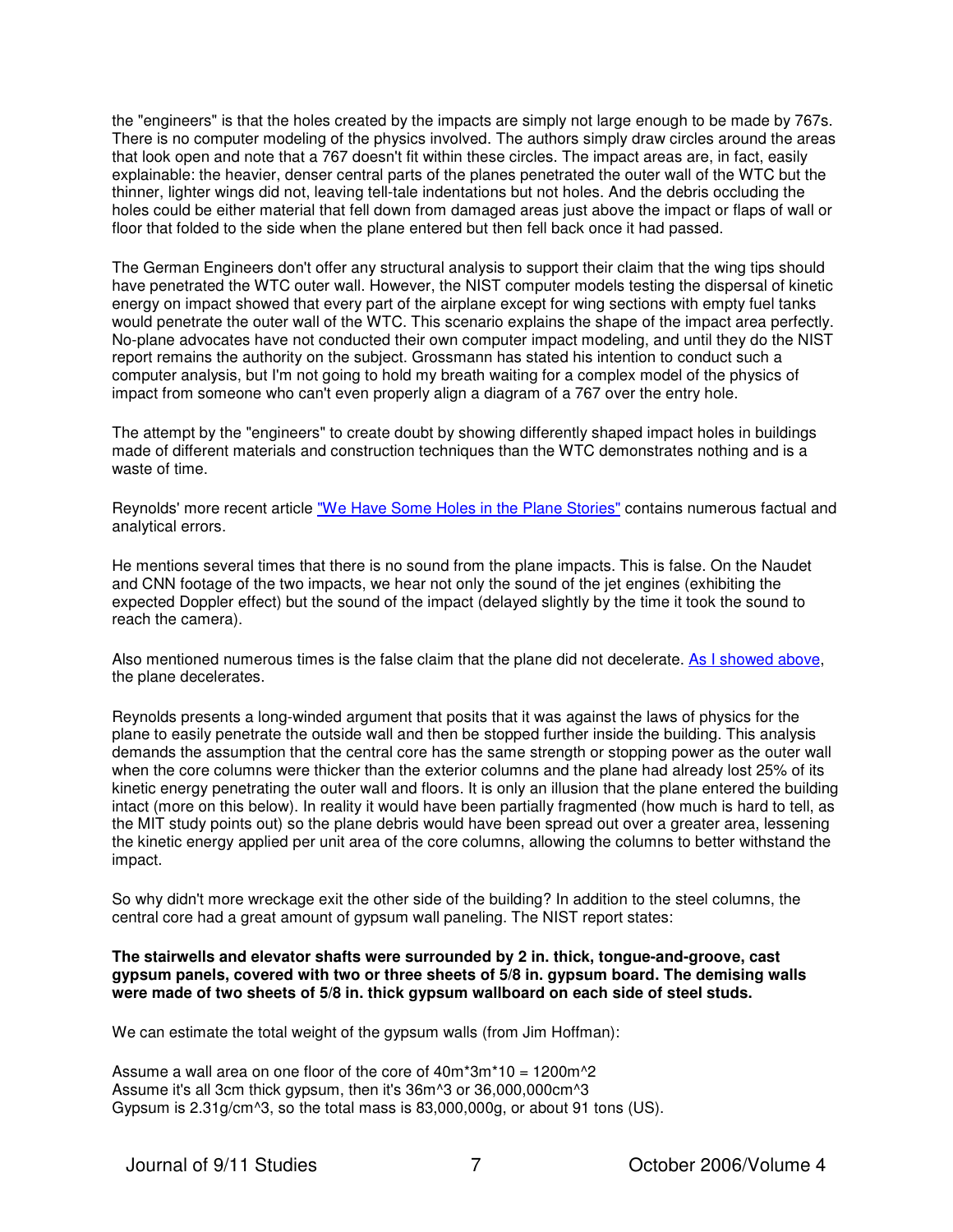And given that the plane was spread over two floors or more, the total weight of the gypsum in the impact area probably outweighed the plane. The presence of this quite significant mass would have:

• helped convert the kinetic energy of plane parts to other forms, eg. heat and pulverization. • transferred the momentum of the plane parts, moving at high speed, into the combined momentum of plane parts and building materials, moving at a much lower speed, and having a much greater frontal area. The south wall may have absorbed a good fraction of momentum, but by that time the material had a large frontal area and very little structural coherence, and was thus unable to puncture the wall, with a few exceptions.

Reynolds later concedes that the core is strong and might have stopped the plane, but changes his argument. He claims that if the core stopped the plane we should have seen the tail sticking out of the hole because planes don't fold up "accordion style". [A test run by Sandia laboratories](http://911review.com/errors/pentagon/crashdebris.html) ([alternate link\)](http://www.jokaroo.com/extremevideos/plane_vs_wall.html) disproves this claim: the plane in that test, travelling at 480 m.p.h., was completely pulverized into small, confetti-like pieces as its forward progress was stopped by a concrete barrier. The speed of the 767 in the second impact has been measured at 500-590 m.p.h. At the point of collision with an object sufficiently strong to stop forward motion the structure of the plane would be broken apart instead of remaining whole to transmit a stopping force to the rest of the plane. Too much kinetic energy was being dissipated at the point of collision for the plane to retain its structural integrity. This fracturing process would continue with the impact of the rest of the plane. Only a more gradual deceleration through weaker material (such as the office space) would leave larger pieces intact ([such as the fuselage section\)](http://www.questionsquestions.net/WTC/WTC767images/fuselage.jpg). In the Sandia test, we see the same illusion of the plane "melting" into the barrier–without any compression or distortion of the fuselage–that we see in the collision of the 767 with the WTC. If this illusion could happen with a solid concrete block, it should be obvious that it could happen with the WTC.

Strangely, Reynolds makes his "accordion" argument despite showing pictures of other plane crashes where the fuselage has come into pieces.

Reynolds states several times that the wing tips should have "bounced off" the building in larger pieces than we see on the images of the impact. In support of this he cites what he calls the "shredding mechanism" proposed by the [MIT damage analysis](http://web.mit.edu/civenv/wtc/PDFfiles/Chapter%20IV%20Aircraft%20Impact.pdf) (Wierzbicki et al). His argument distorts and misrepresents information presented in the MIT study. This image that he shows



is not a modeling of how the airplane wing material would wrap around the exterior columns as he claims. It is a photo of a laboratory demonstration of a phenomenon called "concertina tearing" seen in a metal sheet cut by a blunt object. The black line figure represents the blunt object in the test, not a exterior WTC column. The MIT study mentions that lower velocity impacts (like car crash tests) are characterized by deformation or bending of material while higher velocity impacts have fracturing as well. The above image only shows deformation, but the MIT study states that the collision of 767 and WTC is a "problem of interactive failure and fragmentation of two deformable and fracturing bodies." The study actually does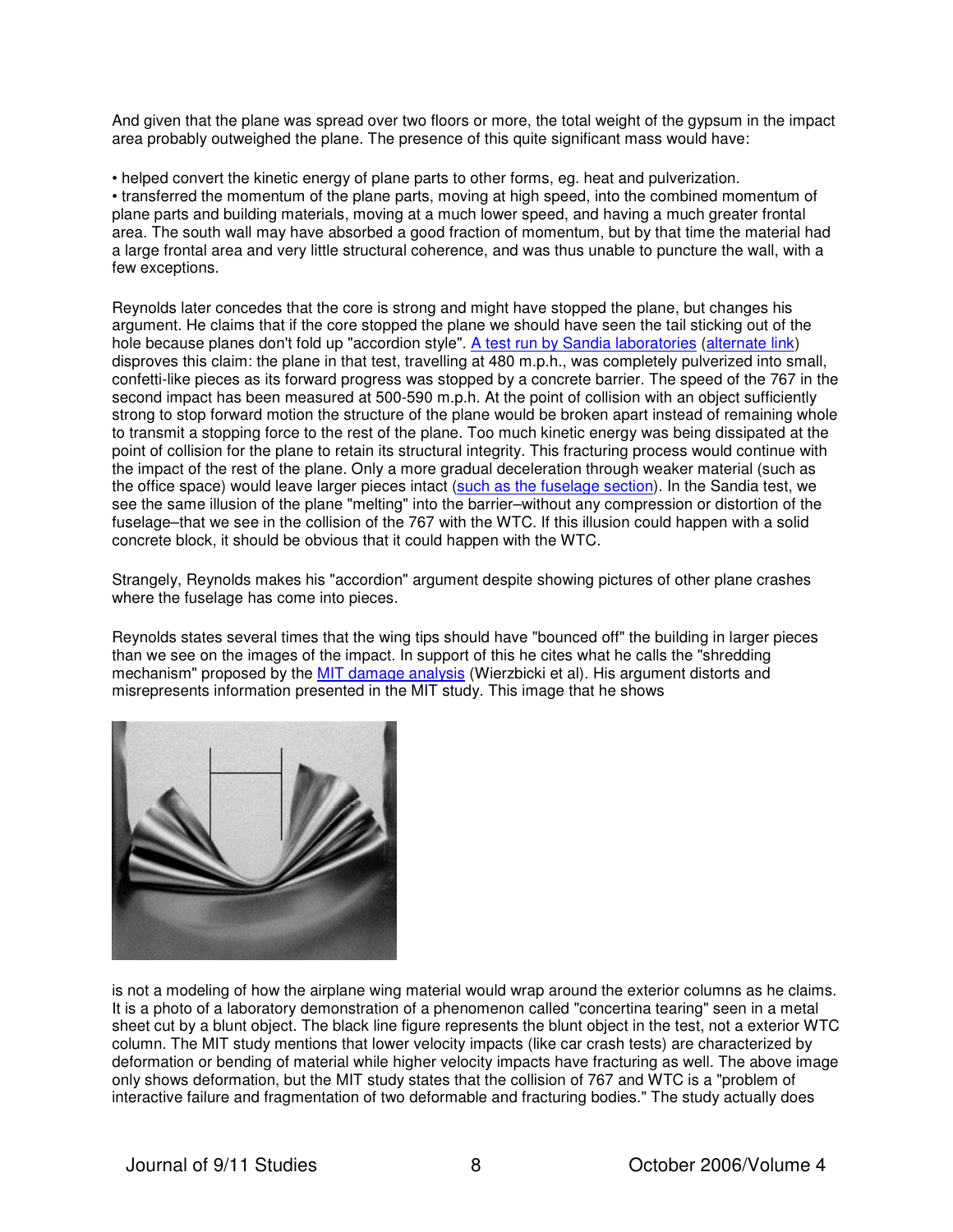not specify the exact behavior of the wing segments hitting the exterior columns, but we already know from the real-life Sandia test the very large amount of fracturing that happens in a collision of this speed. The outer parts of the wings that hit the columns would not have remained in large pieces that wrapped around the columns, but instead would have been fractured into small pieces. The segments of the wing over the windows would have continued into the building. The wing material left outside would fall to the ground as small particles.

To put it another way: Technically, it was not the hardness or thickness of the concrete block that caused the complete pulverization of the airplane in the Sandia test. The kinetic energy of the plane itself caused the disintegration (and certainly some heat energy as well). The cement block merely facilitated that conversion of kinetic energy. Any object that could stop the forward motion of a plane (or part of a plane) moving at that speed would cause the same amount of fracturing. The outer wall columns of the WTC completely stopped the forward progress of the outer half of the wings. Thus, the wings were pulverized. The concrete floors would have had a similar effect on any parts of the airplane whose forward motion was halted. Thus, the videos of the second impact are totally realistic and are simply a verification of the results of the Sandia test. Those who have denounced them as showing impossible "melting planes" are simply displaying a lack of understanding of physics.

Reynolds goes on to argue that the shock of impact should have caused the wings to break off and move forward. The study he cites is a simulation of a 747 whose forward progress comes to a complete stop. Obviously, the mere 12% reduction in speed of the 767 on penetrating the outside of the building was not sufficient to make this happen.

More detailed analysis of the physics and material science involved would have to be done by someone with more knowledge than me, but it should be clear at this point that Reynolds' core arguments fall apart merely by the application of elementary principles and existing test results.

Near the end of the article, Reynolds cites a series of alleged anomalies in the images of the impact that supposedly indicate fakery. As shown above, I've already [addressed the majority of these "anomalies"](http://www.questionsquestions.net/WTC/767orwhatzit.html) and they turned out to be amateurish misrepresentations of normal video phenomena.

Reynolds says: "Sorting out theories of 'what really happened' awaits another day..." No doubt he wants to put off explaining the impossible: how the perps of 9/11 could have controlled all the cameras present on 9/11.

Unfortunately, Reynolds' contribution to 9/11 truth effectively functions as a Trojan horse, sandwiching bogus no-plane theories between more reputable data, like the tower demolitions. Undoubtedly, the black ops behind 911 must be pleased when Reynolds talks about the no-plane theories [on national TV.](http://www.total911.info/2006/09/dr-reynolds-exposes-911-tv-fakery-on.html)

## **767 Debris**

Wheels, engine parts, a piece of a fuselage and other 767 debris were [found in and around the WTC.](http://www.questionsquestions.net/WTC/767orwhatzit.html#debris) The argument that there is not enough wreckage to account for a 767 crash is purely speculative: We don't know how much plane debris was recovered from the rubble of the WTC. The government refuses to allow independent access to all the debris collected, and they may even be deliberately withholding evidence to create suspicions and encourage no-plane claims.

#### **Movement of WTC2**

Image analysis of the Scott Meyers footage of the second impact in the [NIST report](http://wtc.nist.gov/progress_report_june04/appendixh.pdf) shows that the entire south tower swayed back and forth in an oscillating motion for at least 4 minutes after the impact, something that certainly couldn't have been caused by explosives inside the building and presumably not by the impact of a relatively small-mass object like a missile.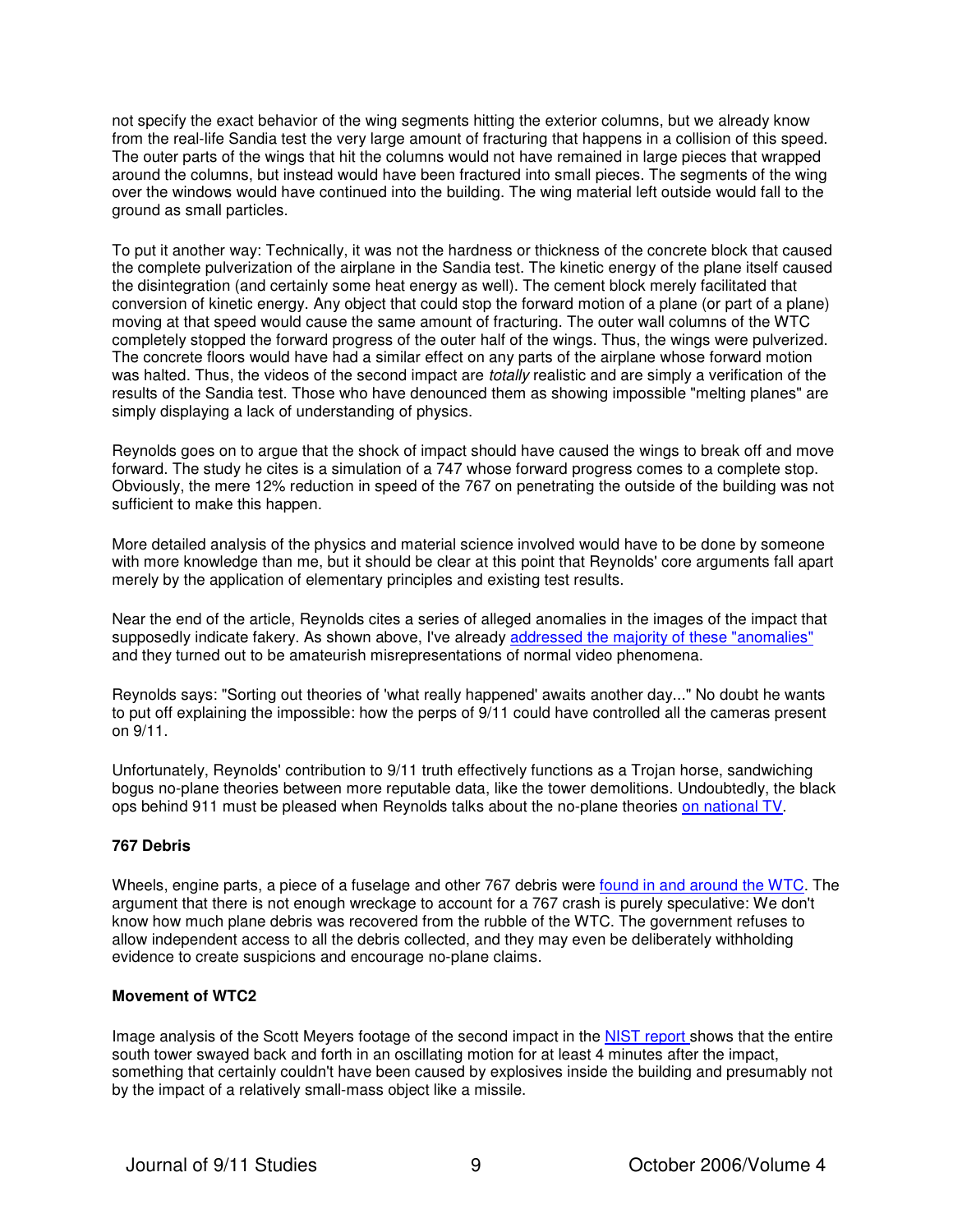## **Radar Data**

With the combination of the civilian and military radar recordings from 9/11, either the transponder or primary radar returns from flights 11 and 175 were recorded for the entirety of those flights, according to [documents recently released by the NTSB](http://911research.wtc7.net/planes/evidence/ntsb.html) which show both the complete flight path and the altitude profiles of each flight. It doesn't appear that either plane was missed by primary radar for any significant length of time during the flights.

If the data presented is authentic, two things are clear: The flights started and ended where they were claimed by the official reports, and the altitude profiles show that neither plane was anywhere close to the ground except at takeoff and the termination of flight at Manhattan, which would rule out substitution scenarios involving landing at some other unknown airport along the flight path.

It is true that the [civilian flight controllers lost track of flight 11](http://www.vanityfair.com/features/general/060801fege01), but it seems this happened for the following reason: civilian radar apparently did not have full primary radar return coverage, so flight 11 would have disappeared from their scopes (because the transponder was turned off) and would have been difficult to re-identify when it reappeared later without the transponder signals (which broadcast the identity of the flights). But this loss of identification does not support plane swapping. The entirety of the plane's flight path has been plotted with the recorded radar data, eliminating the possibility that the plane deviated from the course described in the official reports. Whether a plane swap was achieved by two planes coming close together and switching flight paths is something that cannot be discerned from the data available and will always be nothing more than speculation unless someone can get access to the original radar data recordings and demonstrate through expert analysis that the data supports this possibility.

The burden of proof now lies on those who wish to support plane substitution to prove that the information provided by the NTSB is inaccurate.

## **Was the Second Plane a 737?**

Jon Carlson and others have claimed that the [second plane to hit the WTC was in fact a 737.](http://www.rense.com/general65/911b.htm) This claim is easily dismissed. The jet that hit WTC2 was much too large to be a 737. 737s have a much narrower fuselage than 767s, and a 737 that has the same proportions of fuselage length and width to wingspan size as a 767-200 videos is much smaller than the plane seen in the images. Additionally, 737 engines are mounted flush with the wings and are closer to the fuselage than they are on 767s. Several images of the WTC2 hit show a plane with engines that hang below the wing and which are mounted farther apart than 737 engines. Additionally, 737s do not fit the entry holes: even the largest 737 model has a wingspan that is about 40 feet too short.

This claim is also poorly considered. Making measurements of the size and proportion of the plane in the videos is extremely easy and would invariably and inevitably expose the identity of a 737. The perps of 9/11 would never have made this substitution unless they deliberately intended to blow their cover.

## **The Flashes**

The flashes that occur at the beginning of both impacts have been the object [of much speculation](http://www.questionsquestions.net/WTC/pod.html#flash). While it is difficult to say exactly what the flashes are–and this is not my area of expertise–it is easy to say what they are not. There are no missiles visible in any of the pieces of footage. The flashes appear and disappear within 1/30th of a second in both collisions, ruling out some kind of missile exhaust or explosion. The flashes do not seem to cause damage to the building, apparently contradicting the claim that the flashes were the result of some destructive weapon used to clear the way for the penetration of the planes.

The flash at the collision of flight 11 and WTC1 did not happen before impact, as some claim. The nose of the plane was almost touching the building in the frame (field, actually) before the flash making it a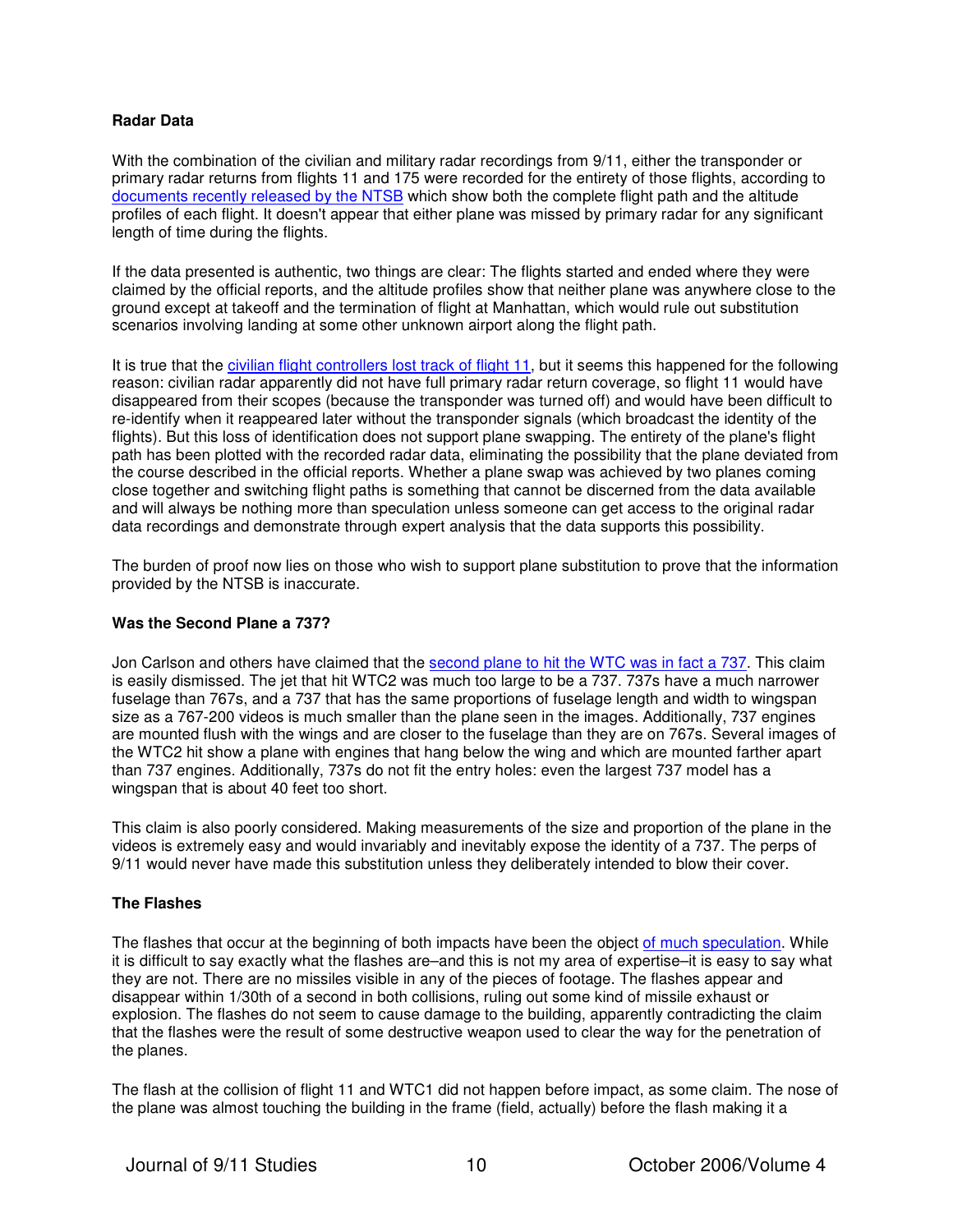certainty that in the next frame showing the flash contact was occurring. Additionally, the claim made in the "In Plane Site" video that the flash in the second hit is separated from the fuselage is not reliable. The appearance of a space in between is probably a result of the [shadow of the building on the plane](http://www.questionsquestions.net/WTC/pod.html#175shadow).

## **Eyewitness Testimony**

Since we have so many good images of the second hit, and because physical evidence is profoundly more reliable than witness testimony, investigations into this aspect of the case are largely irrelevant. The only potentially meaninful study of eyewitnesses would be a survey of a substantial number of the witnesses who were observing the tower at the time of impact. And it's very easy to surmise that the number of witnesses should be, at the very least, in the thousands, and more probably in the tens of thousands due to the attention the smoking north tower was receiving from a city of millions and the vast number of potential vantage points with a view of the second plane's trajectory. A study with a large sample would minimize the influence of either planted testimony or erronious reports.

What we do know of eyewitness testimony so far supports the scenario of 767s hitting the towers. In addition to accounts from civilians like [Evan Fairbanks,](http://www.questionsquestions.net/WTC/767orwhatzit.html#witnesses) the [oral histories](http://graphics8.nytimes.com/packages/html/nyregion/20050812_WTC_GRAPHIC/met_WTC_histories_full_01.html) released by the New York Times show that at least 50 FDNY firemen [saw planes or plane debris](http://www.flcv.com/wtcplane.html) in the streets. The no-planer treatment of eyewitnesses is as weak as their physical evidence analysis. The second plane was not visible from some vantage points because downtown buildings or the WTC themselves were in the way. Therefore, [some people only saw the explosion. Not surprisingly, the no-planers have tried to present these](http://www.questionsquestions.net/WTC/767orwhatzit.html#witnesses)  accounts as no-plane testimony. Morgan Reynolds [told MSNBC](http://www.msnbc.msn.com/id/14723997/page/3/) that he doesn't "believe anyone in Lower Manhattan" and implies that anyone who saw a plane was an actor on the government payroll.

## **The Database Errors**

[Perhaps the only interesting bit of data that has come from the no-planers has been the discrepancies in](http://sept10.1accesshost.com/)  the BTS database involving the airline flights involved in 9/11. The problem with this evidence is that databases can be hacked, as any computer programmer can tell you. This evidence can't be regarded as reliable, let alone unimpeachable. That anyone would make it a centerpiece of an investigation is baffling. And even if the database anomalies were reliable, it would only establish the possibility of plane substitution, and would shed no light at all on what type of plane actually hit the North tower.

It is standard operating procedure for false and misleading evidence to be planted to discredit conspiracy researchers. We can be nearly certain that this has been done with 9/11 evidence and these database errors are a leading candidate for suspicion.

Additionally, Paul Zarembka has analyzed the BTS database and found that data for four other flights on 9/11 (which were not involved with the attacks) was also missing from the database. This demonstrates that there are errors in the database and supports the possibility that the missing data for flights 11 and 77 is simply due to a mistake.

Still, there is documentary evidence for at least the idea of flight substitution in the Operation Northwoods documents, which call for the substitution of a chartered airline flight to be substituted with a drone. This drone was to be shot down and the downing of the plane blamed on Cuba. What has seemingly been lost on the 9/11 plane substitution advocates is that the Northwoods plans called for substitution because this was to be a fake plane flight to begin with, a charter full of intelligence assets who would be quietly and secretly disembarked later. The whole point of substitution was to avoid real casualties. The perpetrators of 9/11 obviously did not care about casualties so why would substitution be necessary? In a substitution scenario they would needed to divert the original flights, so logically they would have had full control over those planes. There was no technical obstacle to flying the planes into the towers, so if they had control why didn't they do that and avoid all the risks? And it should be noted that Operation Northwoods calls for the drone to be a copy of the airliner, not a missile or smaller aircraft, even despite the fact that it was not going to be flown over a populated city whose attention-and cameras-were riveted on the target. To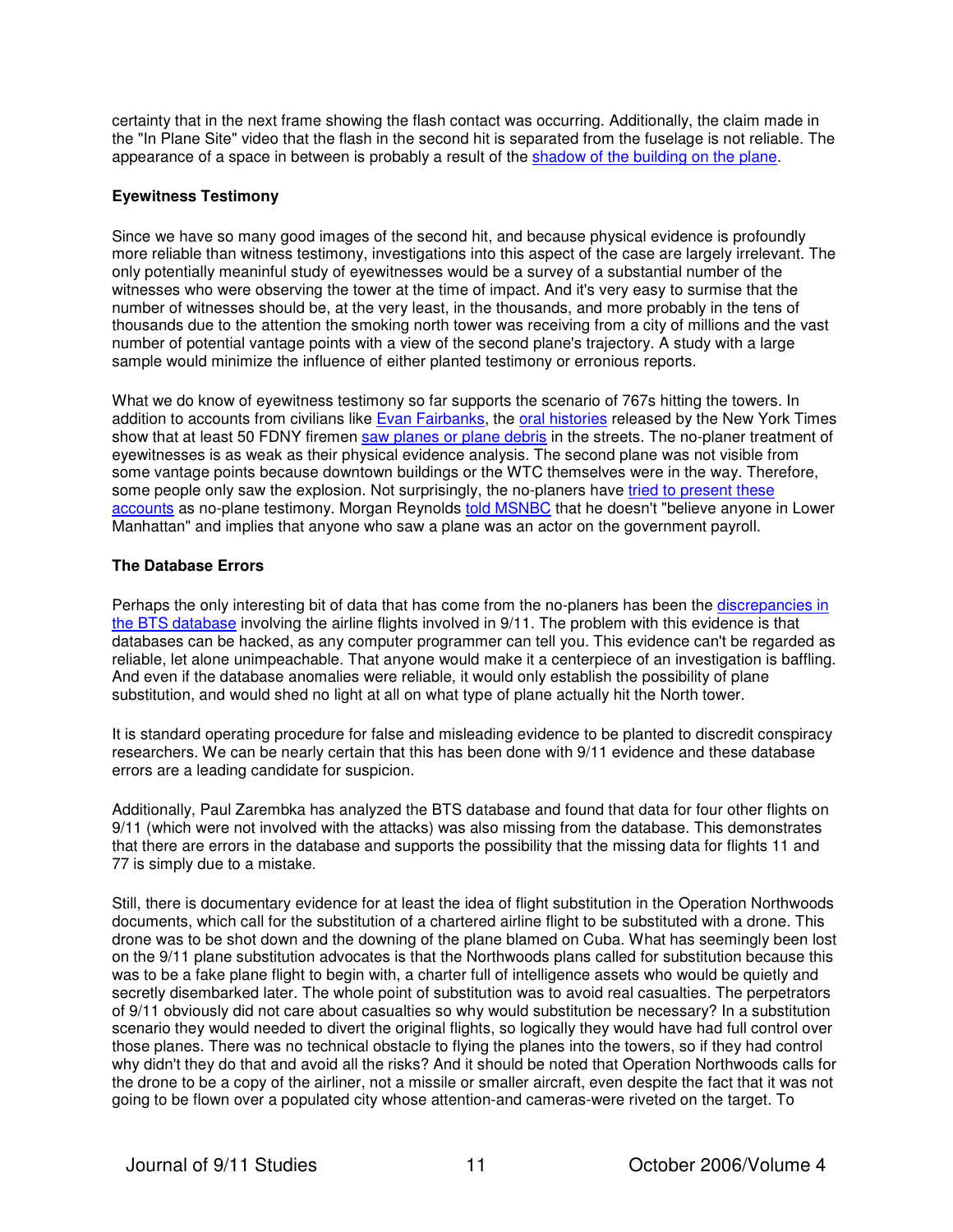suggest that the perps of 9/11, with the resources at their disposal, would have taken the risk of using an airplane other than a 767 is nonsensical.

## **Do Anomalies Constitute Proof of No-767 Hypotheses?**

The possibility that anomalies that defy easy explanation might exist in the visual record must be considered when analyzing the no-plane hypothesis. It may very well be that the explanation of some alleged anomalies might require a level of technical capacity far beyond any researchers in the 9/11 movement now dealing with this issue. For example, a professional 3D modeling of the plane's approach to the WTC with photo-realistic lighting combined with simulation of physics properties such as momentum or aerodynamics and using research into the exact location and lens type of the camera in question might be needed. But even if a confirmed anomaly in the visual record were someday found, it would not constitute proof that no 767s hit the towers: It would prove only that that particular video was faked, and the perpetrators of 9/11 could have distributed faked videos to encourage the no-plane hypothesis. Given that the perps couldn't have controlled all the cameras in New York on 9/11, and that absolutely no images showing something other than 767 impacts have surfaced, it is arguable that anomalous videos shouldn't even be considered compelling evidence, let alone proof, of no-767 claims.

## **Conclusion**

There are many solid pieces of visual evidence–video recordings and photos–that show 767's impacting the World Trade Center towers. If only one of these images is authentic, the entire no-plane hypothesis is invalidated. There are absolutely no images of anything else hitting the towers despite the attention the burning WTC1 tower was receiving from a city of millions. The attempts by the no-planers to create credibility for their hypothesis by citing purported anomalies in the visual record have been characterized by a high degree of technical incompetence and illogical thinking. Because an authentic visual anomaly would only prove that that particular image was faked, and would not prove that something besides 767s hit the towers, it is clear that there is no supporting physical evidence whatsoever for the no-plane hypothesis.

## **Commentary**

When I told friends who were open to 9/11 skepticism that I was working on some articles critical of these no-plane theories, they looked at me askance, as if to say "why are you even wasting your time on that?" Overall their reaction was appropriate. Frankly, I've been embarrassed to admit to ordinary folks that I've been working on these articles and have begrudged every moment of time I spend on it. These theories never were and never will be broadly accepted among the 9/11 skeptic community, let alone the broader public, even with the attention of high profile figures like Morgan Reynolds or Jimmy Walter. But that doesn't mean that they are not a threat, especially to a particular minority segment of the 9/11 skeptics community.

The treatment of the pod issue by Popular Mechanics should be a warning.

The pod theory was never supported by any more than a small minority of 9/11 researchers. But as a result of Von Kleist's error-ridden "In Plane Site" DVD and forwarding of pod articles by naive individuals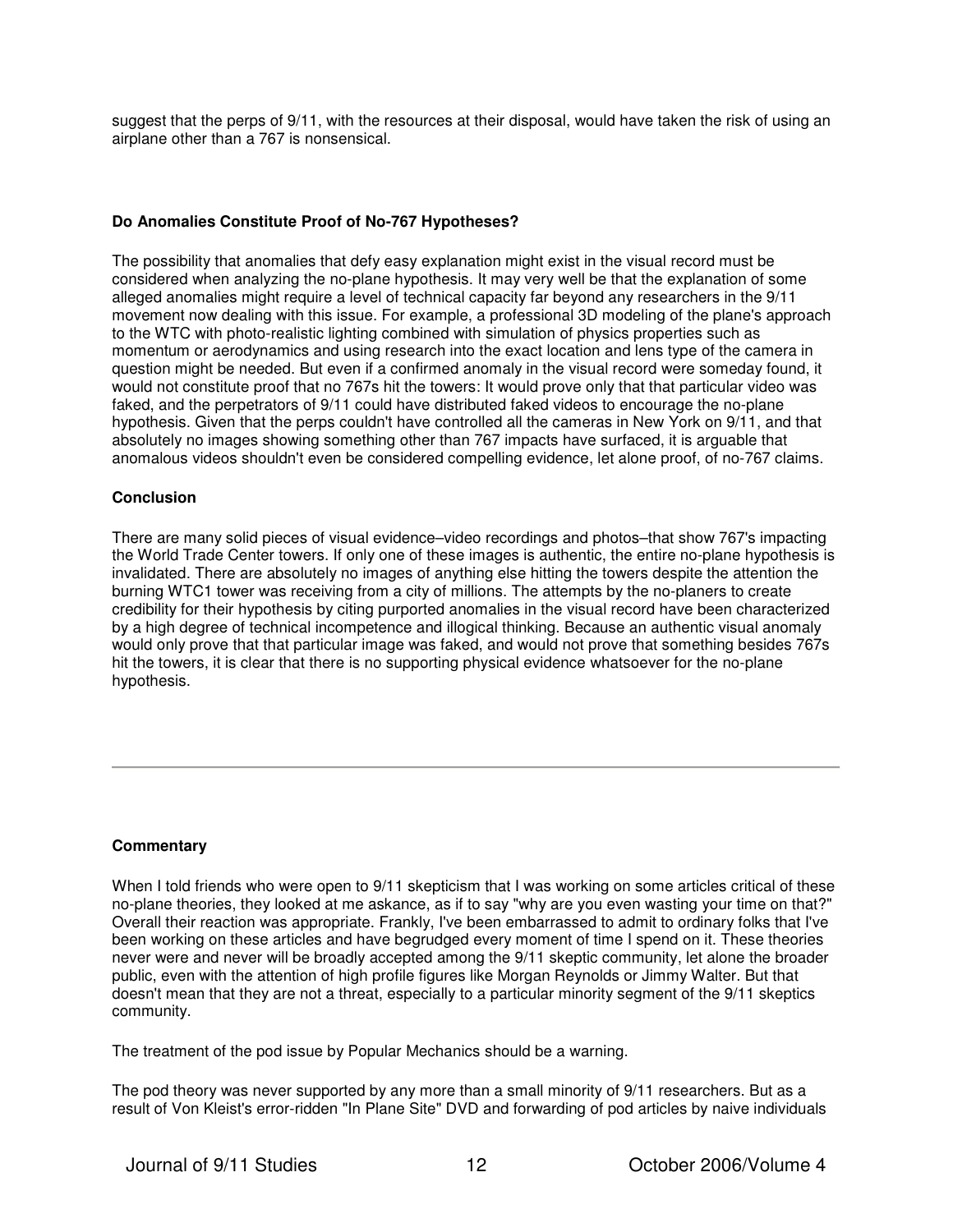who thought they were encouraging dialogue, enough noise was built up around the issue to give PM the justification to portray the "pod" as a widely-held view. And their treatment of it was a master stroke. They gave it marquee position at the beginning of the article: a first impression tainting all the other stronger evidence to follow. And then their debunking was weak, simply a one-liner from an expert claiming it was an illusion, allowing the pod advocates to declare victory and continue to push their theory. Overall, a lose-lose scenario for 9/11 truth.

One has to wonder, with the no-plane theories gaining the support of big shots Morgan Reynolds and Jimmy Walter, if a repeat of the pod debacle is in the cards.

If so, there are many reasons why it has progressed to this point. The phrase "Fools Rush In" has never been so appropriate than in describing the rougher edges of the 9/11 truth movement, in which we've seen all sorts of instant experts talking about technical subjects far removed from their expertise. Some researchers who are quite good at tracking down information have proven themselves completely incompetent at making a sound technical analysis. It's a completely different skill set.

The no-plane ideas are a manifestation of an epidemic of "smoking gun fever," the rush to see promising evidence in any and every perceived anomaly. One could chalk this up to technical incompetence, reckless enthusiasm, or a desperate desire for ammunition to use against a terrifying conspiracy, but the problem is deeper. It is often driven by a partisan imperative to pursue a more radical case. And by radical I don't mean "leftist" but simply more divergent from the official story. If you look at the rhetoric of a no-plane supporter, such as Nico Haupt, you see an attempt to make accepting no-plane claims synonymous with pursuing the "real truth." Likewise, the ["Gatekeepers" research of Bob Feldman](http://www.questionsquestions.net/gatekeepers.html) (for which I helped build the flowchart graphic) has been hijacked and transformed from a complex analysis of elite control of lefty media into a simplistic ideological litmus test: "If you don't support my spurious physical evidence claims you're a 'gatekeeper.'"

The discussion of physical evidence has been politicized, subject to the old and tiresome radicalmoderate dialectic. I worry that the 9/11 truth movement is devolving towards a predictable, manufactured divide: moderates who treat physical evidence responsibly but who advocate limited-hangout analyses of both 9/11 and world politics, and radicals who pursue a deeper and more accurate overall analysis but who lunge after spurious and sensational physical evidence claims in the name of exposing a deeper truth. For example, you can find Haupt questioning the "peak oil" theory one minute and posting the [windshield UFO garbage the next.](http://www.questionsquestions.net/WTC/hauptufo.html) That behavior discredits those who are pursuing more radical analyses.

Discussion of physical evidence should be egoless and non-ideological, characterized by stark realism. First the evidence has to be demonstrated simply to be reliable. Then it must be decided whether there is enough evidence to make a convincing case. The no-plane theories don't even make it past the first test. Every day prosecutors drop charges in criminal cases because they don't have enough evidence to go to trial, and they may do this even though they know the suspect is guilty as sin. Why? You pick your battles carefully, pick those you can win. In the end, the physical evidence may only support a limited hangout. If that is the case the answer is not to give up and go home but to augment the physical evidence with research about the past history of elite manipulation. Despite some forays into questionable evidence, Webster Tarpley has done exactly this in his book "9/11 Synthetic Terror."

On the other hand, massaging the evidence to fit a more radical analysis is exactly what the perps of 9/11 want: It leads to straw man arguments that the debunkers can knock down.

It should go without saying that an investigation of a conspiracy like 9/11 will always be a two-front war against disinformation: On one side are the gatekeepers pursuing a limited hangout. On the other side are crackpots and disinfo agents pushing bogus, discrediting evidence. . Weeding out bogus claims is neither gatekeeping nor censorship but an absolutely critical activity. In defending no-planers and pod people, some who don't even support the theories have cited "freedom of speech" in defending those